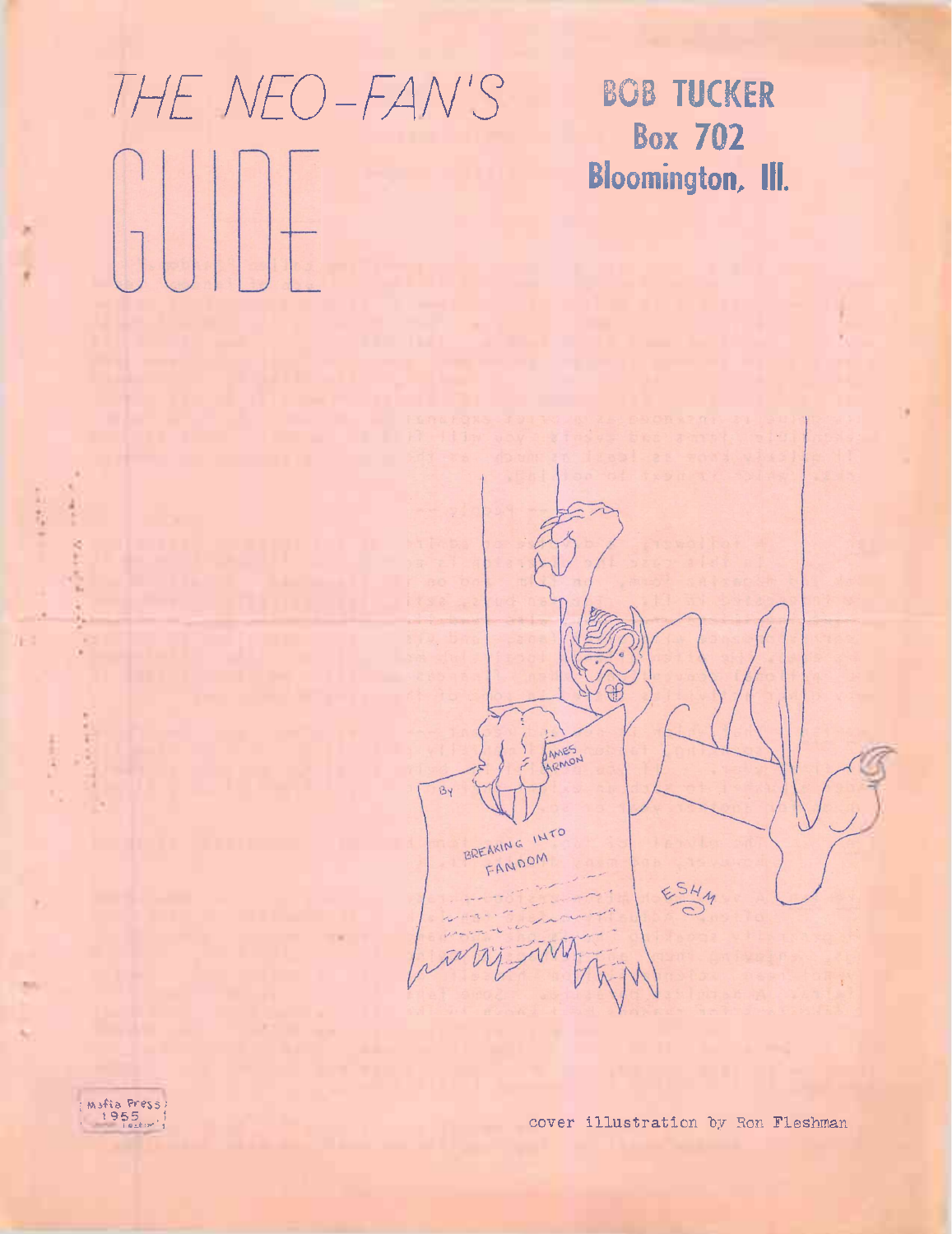THE NEO-FAN'<sup>S</sup> GUIDE to the jungle known as Science Fiction Fandom

Very well. You have stumbled onto something called ''Fandom." It appears to be connected with science fiction. Much of fandom seems next-to-impossibIe to understand and some of it seems downright crazy. Your impression is correct. It is. Our advice is to back out while you can and find some other hobby. Year after year, new people are attracted to science fiction fandom and almost without exception they chase around blindly for weeks or months, attempting to understand what is being said, being done --- to understand what it is all about. This guide is intended as <sup>a</sup> brief explanation of some of those incomprehensible terms and events you will find in fandom. With it, you will quickly know as least as much as the eldest graybeard in fannish ranks. Which is next to nothing.

 $--$  Peop  $e$   $--$ 

Fan <sup>A</sup> follower, <sup>a</sup> devotee or admirer of any sport or diversion. In this case the diversion is science and fantasy fiction in book and magazine form, on fi Im and on the airwaves. We assume you are interested in it. The fan buys, sells, trades, collects and disare interested in it. The tan-buys, sells, trades, corrects and dis-<br>cusses the liferature. Many also read it. Usually the fan maintains <sup>a</sup> correspondence with other fans, and visits them when located in the same area. He often attends local club meetings, or state conferences and national conventions when finances permit. He participates in many other activities listed in some of the paragraphs below.

Neo-fan That which is new and recent --- a recruit. You. Generally speaking, fandom will mentally classify you as <sup>a</sup> neo-fan for the first year. If you persist in being idiotic, or hide yourself under <sup>a</sup> bushel to such an extent that no one ever hears of you, it may run on for another year or so.

Fen The plural of fan. The term has not been widely accepted however, and many dislike it.

Fake fan <sup>A</sup> very much misunderstood phrase, but one you will encounter often. Actually <sup>a</sup> fake fan is hard to identify or describe, but generally speaking he is one who hangs around people and gatherings, enjoying them and perhaps enjoying their activities, but who may not read science fiction himself or take an active part in fan affairs. <sup>A</sup> harmless parasite. Some fans like fo describe themselves as fake fans for reasons best known to themselves, but their continual activity in the field reveals the description as false. The phrase was coined about 1940 and applied to one man, Jack Wiedenbeck, who roomed with fans and enjoyed their company but who shunned all responsibility in fan doings and fannish institutions.

Passi-fan The passive fan. He who sits back quietly, looking on but seldom participating. Not to be confused with fake fan.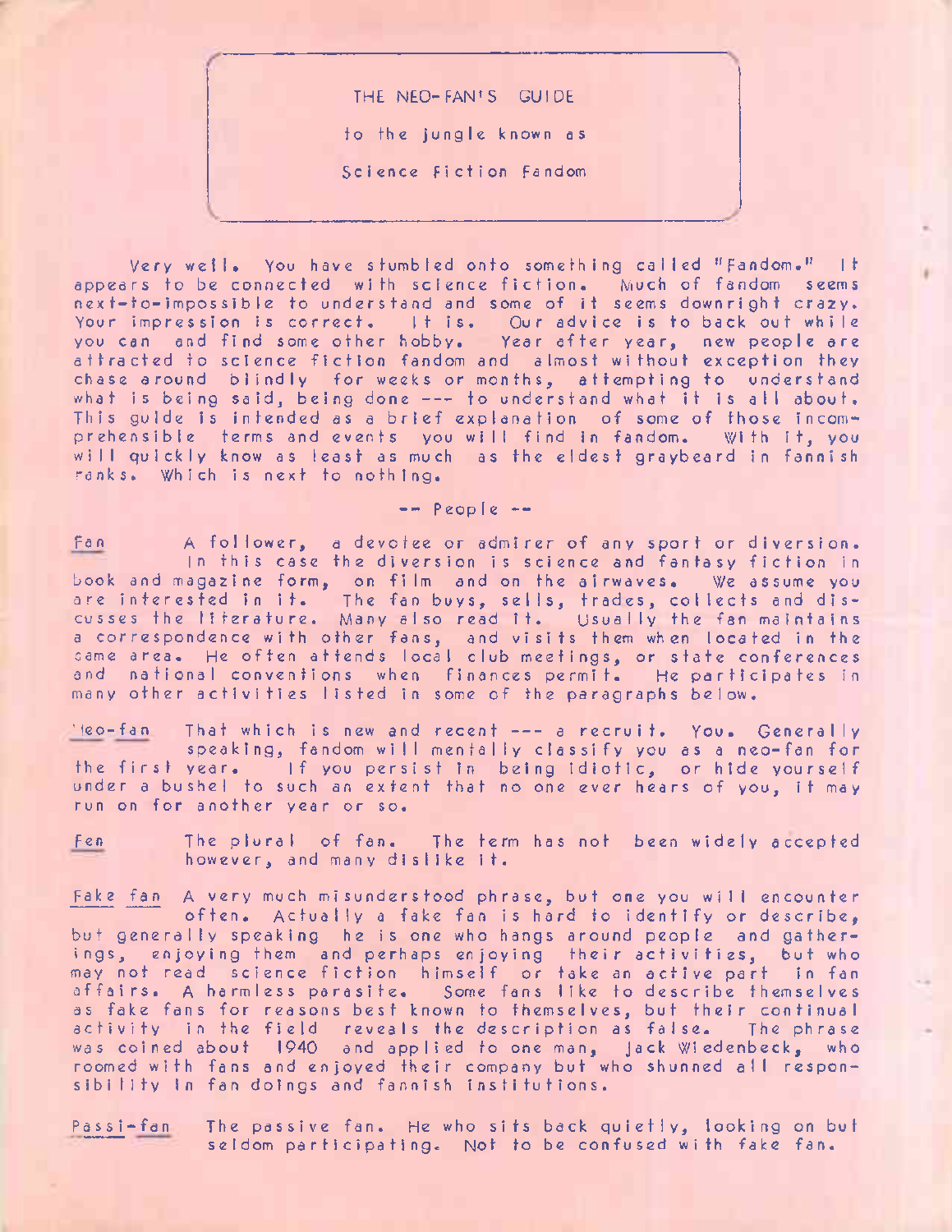Acti-fan The active fan. The opposite of the above. He who is always found in the middle of fannish activity.

Ex-fan He who has walked out and left our madhouse behind. Sometimes the ex-fan slides out quietly and is seldom missed, but sometimes he goes out with <sup>a</sup> whoop and <sup>a</sup> holler, denouncing those who stay behind and blaming them for his trials and tribulations. A very few ex-fans have been known to have a change of heart and return.

Fanne The female of the species. This term has not been widely accepted because it is sometimes mispronounced with <sup>a</sup> second syllable. An older and frequently used term is ''fem-fan.''

Serious Constructive Fan A label that is more scorned than honored in certain quarters because of the nature of the critter. <sup>A</sup> do-gooder, or <sup>a</sup> self-appointed Censor. This fan often believes he has <sup>a</sup> Mission in fandom; he labors for some lofty Purpose or worthy line of Endeavor. He may be the fannish equivalent of the Rotarian or the Chamber of Commerce booster; he likes to think fandom or science fiction will be infinitely better for His Work. And sometimes he is the organizer or builder who accomplishes an enduring work despite the scoffing of the group mentioned next below. abbreviation infrequently used is "SerConFan."

Insurgents The fun-loving crowd, the happy rebels kicking up their heels at authority or stuffiness. The insurgents may be isolated individuals with <sup>a</sup> chosen target, or small splinter groups that walked out of <sup>a</sup> club because they could no longer tolerate the atmosphere. They delight in making life miserable for Serconfans.

Pros The professional class. Men and women who write the magazine stories, literary agents who peddle them, editors who purchase and print them, book publishers and their salesmen, and the artists who Illustrate both books and magazines. These people are often called "filthy pros" and "dirty old pros" because they are supposedly rich, and because if is whispered they will stoop to any trick to rob, cheat or villify an innocent fan. The pros occupy <sup>a</sup> dubious place in fandom. The majority of them are as much <sup>a</sup> fan as anyone, and large numbers of them are older fans who turned to writing for fun and profit. Several pros active in the field today are the very ones who founded fandom back in 1930. In the face of all this, they are both despised as parasites and fawned upon as minor tin gods. Those fans who are loudest in their censure are frequently the very ones who try the hardest to sell fiction and thus become <sup>a</sup> pro. We feel the interpretation is obvious.

Fandom The group as <sup>a</sup> whole, the loosely-knit organization of fans and pros who read and collect science fiction, who boost it and would like to share it with you. Fandom got its start in 1930, in and around New York City and <sup>a</sup> few other large centers, when people who had been writing letters to the magazines gradually began writing to each other. Science fiction clubs were formed and monthly bulletins were issued. The movement spread like an epidemic. The size of fandom has never been adequately determined. |n the <sup>1930</sup>'<sup>s</sup> it was thought to consist of one or two hundred people; in 1948 an estimate placed their number at five hundred. Today there may be one or more thousand fans scattered all over the globe. They have appeared in some thirty or more countries outside the United States. Two of these foreign groups deserve special mention.

 $- 2 -$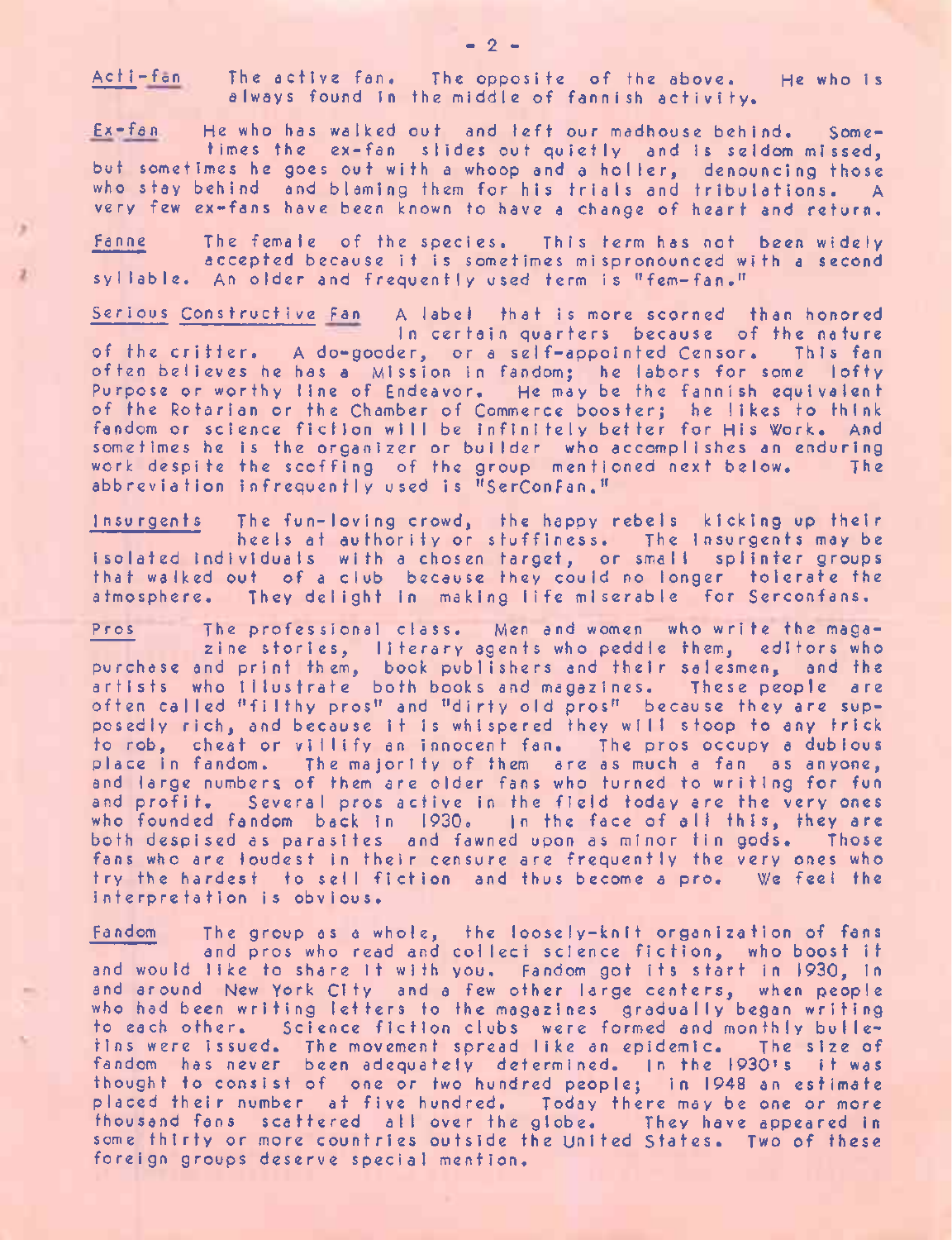Canadian fandom became an important factor in the mid-40's, and hosted <sup>a</sup> major convention in 1948. After several years of subsequent inactivity, it enjoyed <sup>a</sup> renaissance beginning in <sup>1952</sup> and the number of "Canfans" is still increasing as of this writing. British fandom seems, at the moment, almost more active than American fandom-- judging from the number of fan magazines currently published, the number of ''Anglofans" contributing to fan magazines in all countries, and the numerous conventions and local gatherings which take place in the Isles. Because of kindred interests and personal ties through correspondence, Canadian and British fandom may be considered -- along with American fandom -- as <sup>a</sup> homogenous unit.

## — Activities —

Clubs Clubs of all sizes and purposes abound everywhere, with memberships ranging from <sup>a</sup> mere handful to several hundred. Many cities large and small boast such clubs and you can ferret them out by writing letters and asking questions. There are also national organizations in existence, such as those detailed below.

N3F Also called the NFFF, the initials of the National Fantasy Fan Federation. It is said to have <sup>a</sup> membership of about four hundred, and supposedly publishes a frequent bulletin. The N3F was organized in <sup>1941</sup> after the downfall of another large club and was intended to be <sup>a</sup> social and service organization for all fans everywhere, Its purpose was to organize, standardize and coodinate fan activities, to provide <sup>a</sup> common meeting ground, and to publish informational booklets such as this one. However it was so large and unwieldy that it seldom got off the ground; <sup>a</sup> series of crises plagued it and few of the projects it announced ever saw completion. For many years it has been the object of scorn and ridicule, but despite this it continues today, aided and abetted by those who have faith in it.

Fap<sup>a</sup> The initials of the Fantasy Amateur Press Association, an amateur journalism club. It contains 65 members who write, illustrate, edit and/or publish their own magazines for the enjoyment of the general membership. Each member is obligated to produce at least eight pages per year, but frequently they produce many hundred such pages. All magazines are sent to an official editor, who assembles them info bundles and then ships one bundle to each member at quarterly periods. Depending upon the activity of individual members, <sup>a</sup> bundle may contain as few as <sup>a</sup> dozen magazines totalling <sup>a</sup> hundred pages, or as many as thirty or forty magazines totalling five hundred pages. Officers are chosen in annual elections, and dues are set at \$2 per year to cover postage and other expenses. Not all of the contents of these bundles pertrain to science fiction or fannish matters, but the general tone is usually fanatic.

Saps Initials of the Spectator Amateur Press Society, an organization which functions in <sup>a</sup> manner similar to the Fapa, except that the membership is limited to <sup>35</sup> persons, the dues are \$1.50 each three mailings, and activity requirements are at least six pages every six months. In addition, Saps require that minimum contribution in the very first bundle <sup>a</sup> new member is to receive.

Ompa The Off-trail Magazine Publishers Association, with headquarters in Great Britain and <sup>a</sup> membership in several countries. Again the organization is patterned after the Fapa, with the present membership at 37 persons, and higher activity requirement.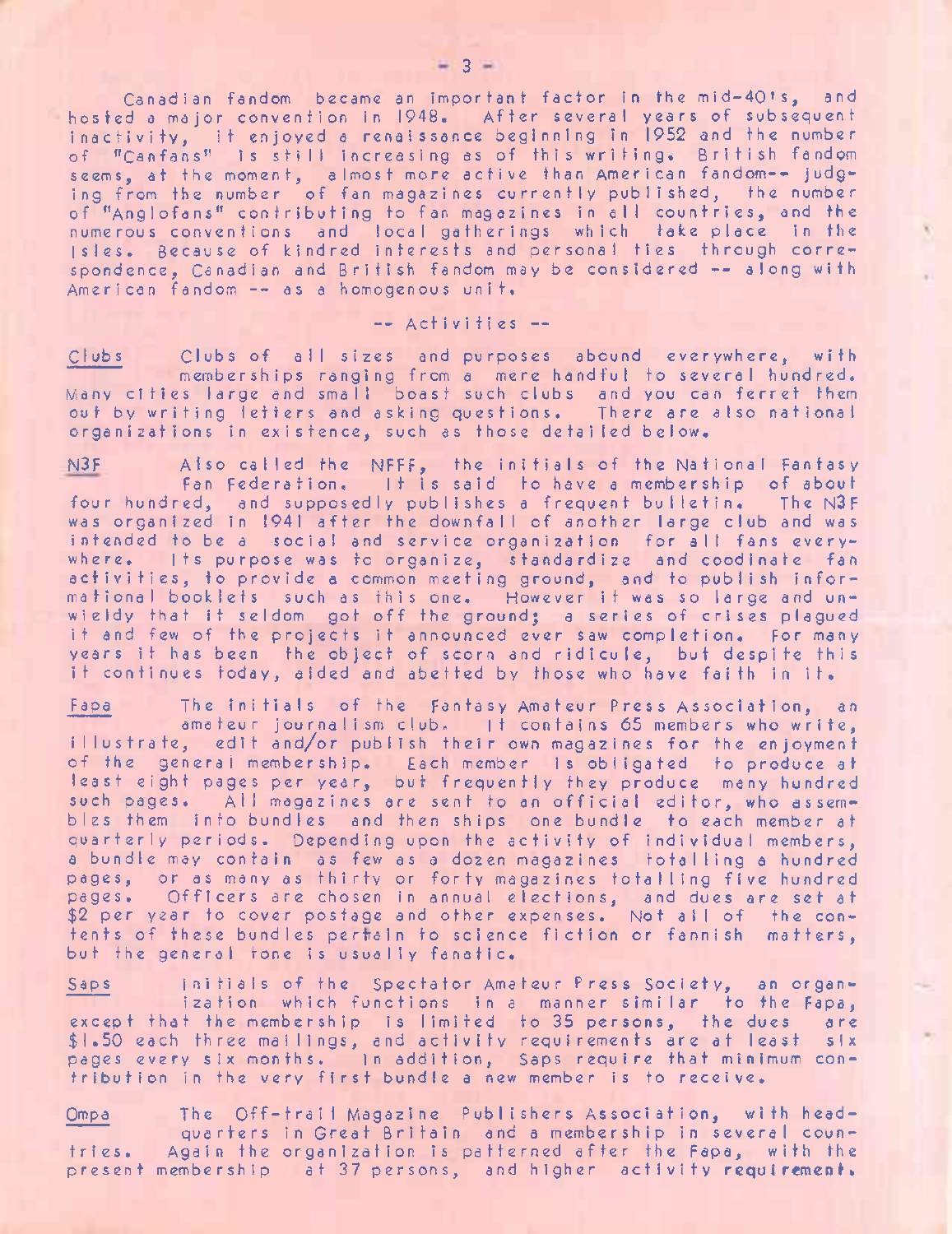Others There are many smaller amateur journalism clubs similar to those listed above. Providing reliable data on them is hazardous to the extreme, for their life-spans often may be compared to that of the May-fly. As this is written, the following are known to exist; WAPA, the Whimsical Amateur Press Assn.; 13-APA, which con-tains thirteen members; The Cult ----- that'<sup>s</sup> all, just The Cult; and PAPA, the Pornographic Amateur Press Assn., which exists only in the fertile imaginations of certtain fun-loving fans. In addition to all of the above there exists of course numerous correspondence clubs.

Fa nma <sup>g</sup> The fan magazine, <sup>a</sup> booklet or journal produced by the fan for his own and others' amusement. Also called "Fanzine" and "Fmz." Fanzines are reproduced by mimeograph, hektograph, spirit duplicator, lithography and the printing press; <sup>a</sup> charge ranging frm 5/ to 35/ is usually made for each because the editor simply **cannot** afford to give them away. They may be as small as one or two pages or as large as <sup>a</sup> hundred pages; they contain fiction, non-fiction, verse and artwork by the editor and other fans who are invited to contribute to his pages. This material is not paid for in cash, but in free copies of the magazine. Naturally, the quality varies widely.

The first fanzine was called "The Comet" and was published during the birth of fandom in 1930. Ray Palmer, now <sup>a</sup> dirty old pro, was its editor. During the past twenty-five years there have been far more than <sup>a</sup> thousand fanzines published, although no one has kept count of their number. Some fanzines have lasted but one issue while others have gone on to thirty, forty, fifty or sixty. The current Iongevity-leader is "Fantasy Times" with well over two hundred issues. Fanzines are published by individuals, by local and national clubs, and by groups of two or three who pool their resources. Readers and suscribers are obtained by advertising, by sending out sample copies, and by getting favorable reviews in both pro and fan magazines. Contributors are obtained by either begging for material or by publishing such an excellent journal that fans WANT to appear in your pages.

Warning; as <sup>a</sup> neo-fan, be careful in sending large sums of money for subscriptions to fanzines. We have already said that fan-mags sometimes last only <sup>a</sup> few issues and then vanish; it isn'<sup>t</sup> considered sporting to refund your money to you. The best policy is to first make sure <sup>a</sup> magazine is still publishing and then send only enough cash to purchase one copy. Later, when the fanzine shows signs of continued life, you may send larger amounts if you wish.

One-shot A fanzine which is published once, and once only. The editor clearly states his intention of publishing only<br>e. This is a one-shot you are reading. Frequently, a the one issue. This is a one-shot you are reading. Frequently, a<br>group of fans will hold a "one-shot session" for the express purpose group of fans will hold a "one-shot session" for the express of publishing such <sup>a</sup> journal; usually in the late night hours.

Promag The opposite of fanmag, the professional science fiction magazine sold on the newsstands. Those promags which have fan magazine review columns are valuable sources of publicity.

Books s Remain books. The phrase-coiners have neglected to offer a tongue-twisting abbreviation for them, thank heavens, <sup>a</sup> Itho those abbreviations used in the publishing trade are used. "HC" means <sup>a</sup> hardcover book, while "pb" is <sup>a</sup> paperback, or pocketbook.

Cons science fiction conferences and conventions. Generally speaking, <sup>a</sup> conference is <sup>a</sup> regional gathering catering to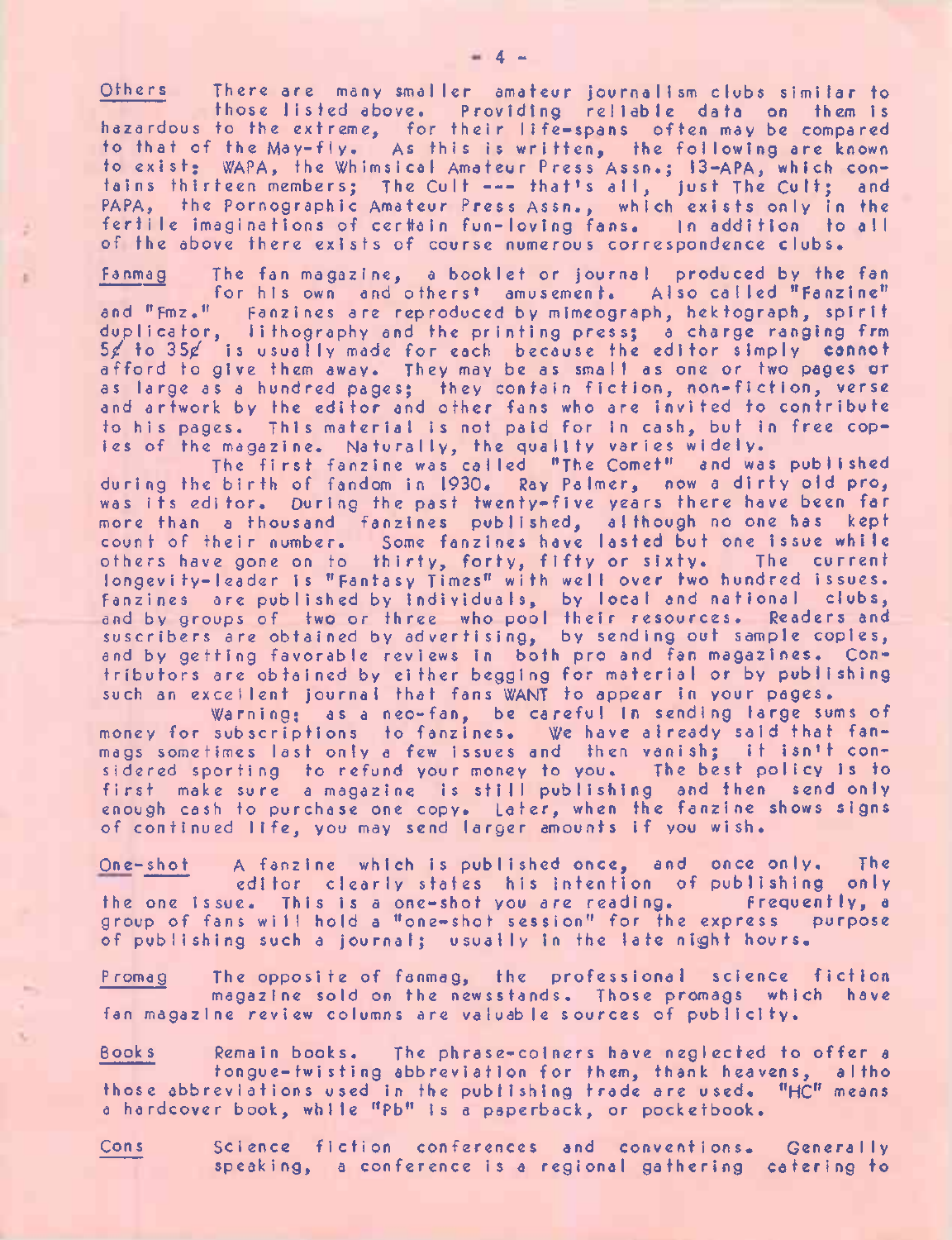those fans in <sup>a</sup> metropolitan area, <sup>a</sup> state or group of states. There are many such conferences held across the country each year, usually in a hall or small hotel. They attract from thirty to one or two hundred people, and are limited to one, or possibly two days. You can find the date and location of the next few by asking questions and by reading fanzines.

The national conventions are held annually, only in the larger cities and the sizable hotels. They attract fans and pros from everywhere on the North American continent, plus <sup>a</sup> few from foreign countries; in recent years the attendence is never less than 200 and on one occasion shot over 1000. The convention program is made up of formal and informal talks by pros, the same by fans, club meetings, special previews of science fiction movies, home-talent plays and ballets, and most anything else the harried convention committee can throw at the audience. Expenses are mey by charging <sup>a</sup> \$1 or \$2 membership fee, selling advertisements in the program booklet, and by auctioning off material donated by the promags. This material consists of original manuscripts, illustrations taken from their pages, and paintings that have appeared on their covers. Frequently the author or artist will autograph the matter purchased. These auctions are <sup>a</sup> part of the program and will run on for several hours, or until all material is disposed of. Too, there is usually <sup>a</sup> banquet for which <sup>a</sup> separate fee is charged, and at which fans and pros are feted, |t is customary to select <sup>a</sup> Guest of Honor, usually <sup>a</sup> well-known pro, who delivers the principal address.

Convention sites are chosen by balloting. The country is divided info three zones (East, Midwest, and West) and every effort is made to permit each zone to have <sup>a</sup> convention in turn. While this arrangement has not always proved possible or desirable in the past, it is expected to be standard procedure in the future. Conventions are usually sponsored by members of an active fan club in <sup>a</sup> principal Cities wishing to sponsor such conventions make known their intentions well in advance, with much propagands and political jockying; they present their cases at the current convention and attendees who have paid the registration fee vote their choice. For <sup>a</sup> number of years, the British Isles have held annual conventions attracting increasing numbers of Anglofans, plus visitors from the Continent and America----- or ''the Colonies," as they would put it. British conventions are distinguished by the greater informality of the programs and the greater velocity of the water-pistols.

Following is <sup>a</sup> list of North American convention cities thus far, with dates and identifying code-names;

| New York City  | 1939 | "The Nycon"                  |
|----------------|------|------------------------------|
| Chicago        | 1940 | "Chicon One"                 |
| Denver         | 1941 | "The Denvention"             |
| Los Angeles    | 1946 | "The Pacificon"              |
| Philadelphia   | 1947 | "The Philcon" (one)          |
| Toronto        | 1948 | "The Torcon"                 |
| CIncinnati     | 1949 | "The Cinvention"             |
| Portland, Ore. | 1950 | "The Norwescon"              |
| New Orleans    | 195! | "The Nolacon"                |
| Chicago        | 1952 | "Chicon Two"                 |
| PhiladeIphia   | 1953 | "The Philcon"<br>$($ two $)$ |
| San Francisco  | 1954 | "The SFCon"                  |
| Cleveland, O.  | 1955 | "The Clevention"             |

Coming conventions are well advertised in the fanzines and often

 $-5 -$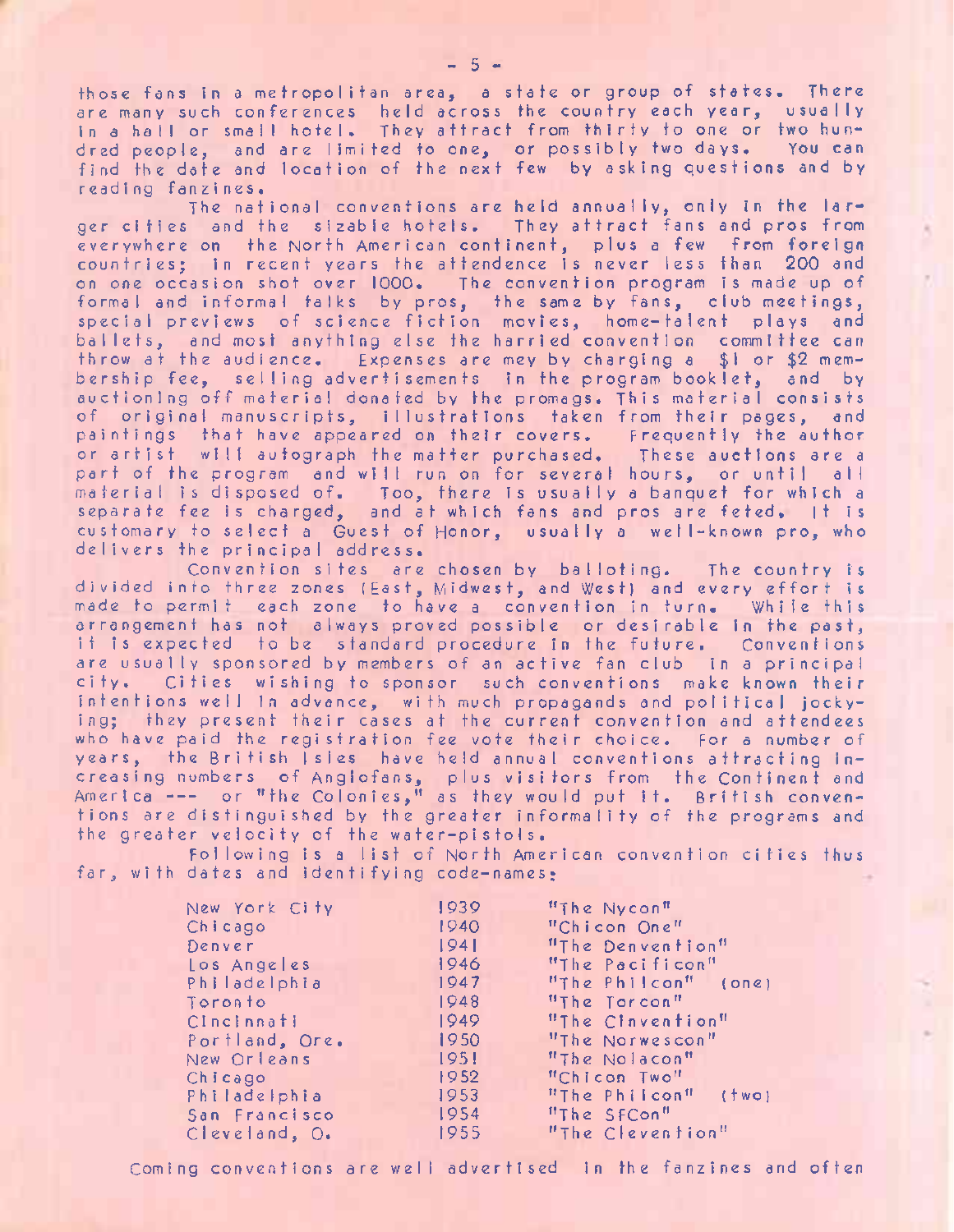are mentioned in the prozines. If you decide to attend, bring plenty of money, <sup>a</sup> propel lor beanie and <sup>a</sup> zap-gun.

Convacation <sup>A</sup> group of British fans proposed that several of them take their vacation together at <sup>a</sup> resort hotel, having both <sup>a</sup> convention and <sup>a</sup> vacation at the same time. <sup>A</sup> convacation will presumably last two weeks, replacing one'<sup>s</sup> regular vacation.

— Abstracts - -

ä,

Ego-boo Publicity for yourself. Ego-boosting activity. Every fan loves to see his name in print and be talked about (In <sup>a</sup> nice way of course) by others. The usual channel is the fanzine.

Sian In fannish jargon, <sup>a</sup> superman or superfan. Supposedly, <sup>a</sup> fan with extraordinary intelligence, <sup>a</sup> gone genius. About <sup>1943</sup> <sup>a</sup> group of fans in Battle Creek, Michigan rented <sup>a</sup> house together and called it "Sian Shack." There have since been imitations.

Ga f <sup>i</sup> <sup>a</sup> "Getting Away From it All." The desire to leave fans and fandom far behind, to go sit in <sup>a</sup> quiet corner and sulk, or to go out and get drunk and forget all about science fiction. Properly, the term "gafia" is applied to one who retires for months or even years, sometimes never to return. Many ignorant fans today, particularly those in Southern California, misuse the term by saying they are "going gafia" or "have gone gafia" when they did nothing more than spend an afternoon in <sup>a</sup> movie or <sup>a</sup> week-end visiting relatives. Also heard recently; "Safia," sneaking away from it all.

Lino An abbreviation for interlineation, which is <sup>a</sup> quote, quasi quote, or other longer phrase or sentence which has been taken from context and reprinted between two parallel lines somewhere on <sup>a</sup> fanzine page. <sup>A</sup> sample lino follows;

Chuck has got <sup>a</sup> new duper and is drunk with power

LNF or Lnf = A "Little-name Fan" or "Little-known Fan." You, until you make <sup>a</sup> respectable reputation for yourself in fandom. It may take only <sup>a</sup> year or two, or it may take several.

BNF or Bnf The "Big Name Fan," the person who is well-known and who has made <sup>a</sup> solid reputation for himself. This is usually accomplished by participating in fannish affairs for <sup>a</sup> long while, or by publishing <sup>a</sup> superior fanzine, or by consistently writing or illustrating in <sup>a</sup> manner identified with quality, or by any number of ways which keeps your name before fandom in <sup>a</sup> responsible manner. The term "Bnf" has to be earned, it can never be appropriated or purchased, nor conferred upon yourself or your friends.

LMJ or Lmj <sup>A</sup> "Loud-mouthed jackass," and fandom is shot through and through with jackasses. There is no need to tell you how and where to find them; they betray themselves with their braying. See to it that you don'<sup>t</sup> become one.

Fugghead Closely related to the Lmj. A fugghead is one who speaks before he thinks --- if indeed he thinks at all. He is fond of making assinine statements, silly assertions and fraudulent claims. <sup>A</sup> fugghead is <sup>a</sup> stupid oaf with <sup>a</sup> babbling tongue. Sometimes called <sup>a</sup> "fuggfan."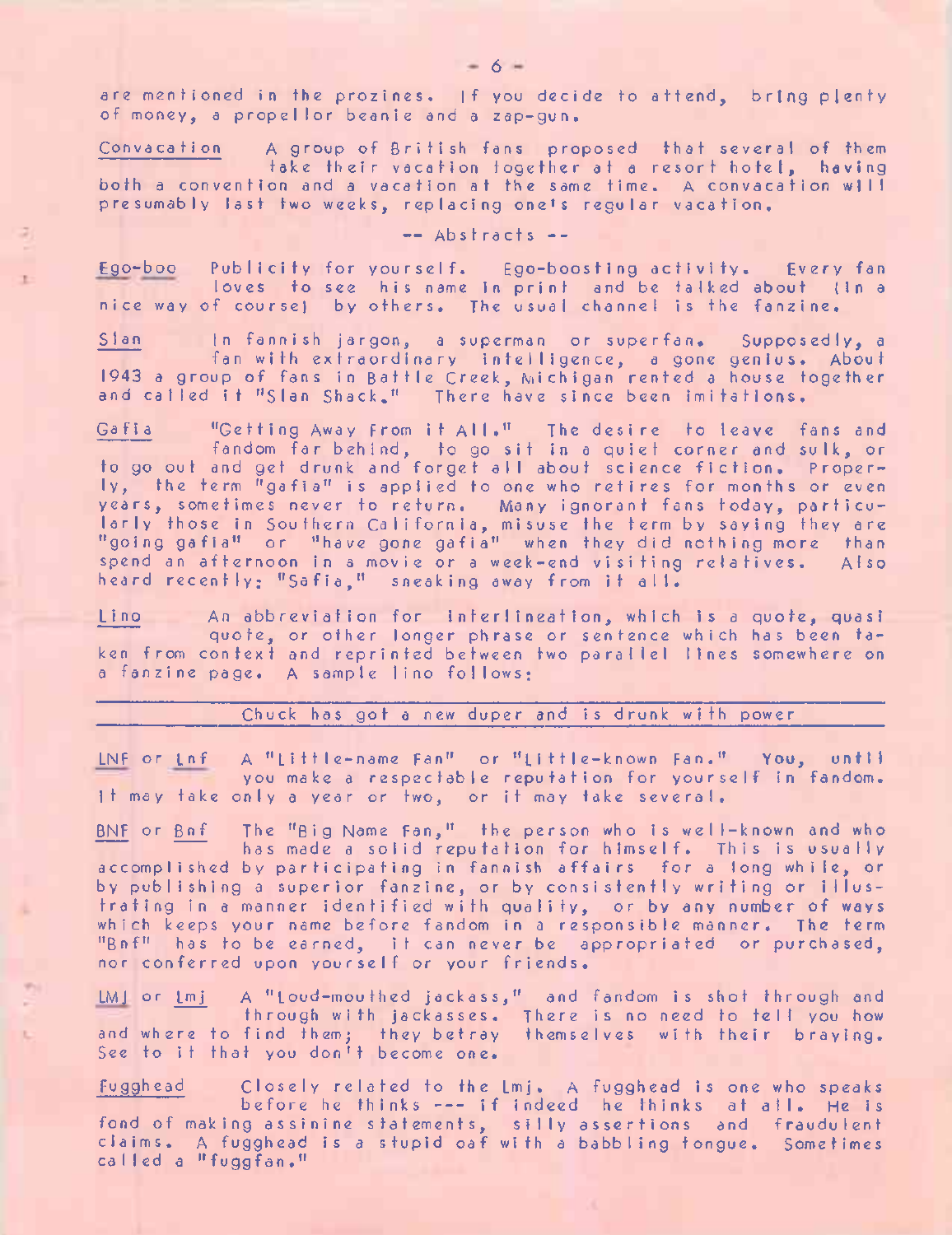Taff The "TransAtlantic Fan Fund," <sup>a</sup> sum of money raised annually to help speed some fan to <sup>a</sup> foreign convention.

Quasi-quote <sup>A</sup> method of quoting someone else, where you do not use the speaker'<sup>s</sup> exact words but DO faithfully reproduce The speaker's exact words but DO faithfully reproduce<br>his remarks in words to the same effect. Care must be taken not to distort the meaning. Quasi-quotes are marked "Ilike this" and an example follows; "I do not expect precipitation today" may be converted in this manner: "He said he didn't look for rain today.<sup>11</sup>

Quote-cards Small mimeographed cards about two inches square on which is printed some fannish quotation, usually <sup>a</sup> brief statement made by a humorist, a fugghead or an  $\lfloor m \rfloor$ . These cards are passed around at conventions and by private correspondence, Also in circulation via the mai Is are "Short-snorter quote-cards," <sup>a</sup> damon knight invention, on which each fan signs his name and date, then passes it along to some other fan for more of the same.

Quote-covers <sup>A</sup> king-sized presentation of the above, in which the entire cover (or most of the cover) on <sup>a</sup> fanzine is given over to funny or silly remarks made by fans. It should be note that quote-cards and quote-covers use exact quotes, not quasi-quotes.

Foo One of the minor gods or patron saints of fandom. There are many such private gods, saints and religions, the others being Ghu, Roscoe, Pthalto, Bheer, etc. Choose your weapons,

Others QBA, quite bloody awful. VFB, very fine business. Faunch, an irritating, impatient waiting for something.

Feuds An early fan named Noah Webster defines <sup>a</sup> feud as "a contention or quarrel; hostility; often declared warfare between families or parties in <sup>a</sup> states" Such phenomena are not unknown in fandom, particularly amongst the Lmj and Fugghead element. Differences of opinion, ideology, taste in reading matter, and sometimes personality clashes are the basis of such feuds. Fan clubs may enter into rivalry with one another; or there may be <sup>a</sup> schism within the ranks of the club itself, with members taking sides. Usually <sup>a</sup> feud takes the form of vituperative assaults in the pages of fanzines. Seldom is actual physical violence resorted to, and there is no conclusive evidence that anyone has actually been murdered in <sup>a</sup> fan-feud, as of this writing. The neo-fan is cautioned against participation in feuds; few of these have legitimate basis. Certain rabid elements in fandom seem to believe they can attain Bnf status by inciting <sup>a</sup> feud but the resultant sound and fury usually resembles the yapping of dogs quarrelling over <sup>a</sup> bone.

There are also "fake-feuds", in which various fans adopt an arbitrary attitude towards <sup>a</sup> given topic or person, and burlesque the ravings and righteous indignation of the Fugghead element. Sometimes they succeed in being almost as funny as the real feudists. Again, neo-fans would do well to abstain, although they will find that reading about feuds offers much interesting and revelatory material of value to both neo-fan and psychiatrist alike.

Hoax The past history of fandom is studded with hoaxes, some mild and some virulent, ranging from the announcement of <sup>a</sup> fictitious convention the heralded publication of <sup>a</sup> spurious magazine, to imaginative concepts bordering on the libelous. Imaginary fan personalities have been "created" as <sup>a</sup> hoax, and real fan personalities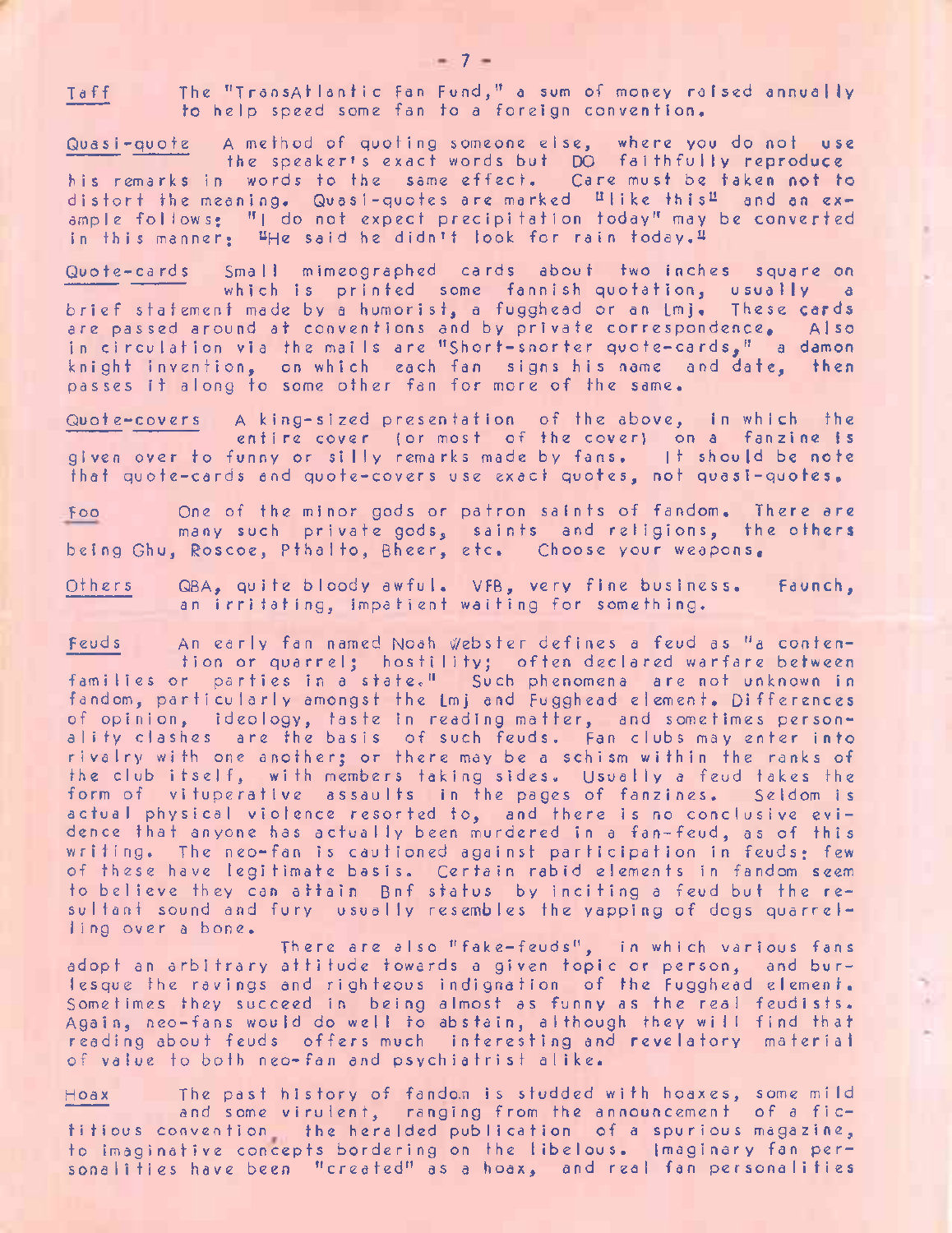have been "killed off." Typical instance; in 1952, <sup>a</sup> fund was raised for the purpose of importing <sup>a</sup> British fan to the American convention. Shortly before his arrival, postcards were mailed out by <sup>a</sup> hoaxster reporting the sudden demise of the British fan and alleging that funds would be returned. Needless to say, the British fan turned up alive- although the rigors of the convention and post-convention hospitality nearly caused him to fulfil the hoax. In recent years hoaxes have been on the wane; their passing is not mourned.

7th Fandom The neo-fan will find many vague and puzzling references to something called "7th Fandom," and to other numerical Fandoms as well. So far as can be determined, an abstract called 7th Fandom does not exist, and this is the explanation;

An ancient fan historian divided all fannish activity (and the rise and fall of fannish institutions) into eras, or epochs, giving giving each <sup>a</sup> consecutive number for identification purposes. "First Fandom" was said to cover that period of time from the birth in 1930, down to <sup>1936</sup> when the cycle obviously declined. The historian said; " <sup>A</sup> Fandom is <sup>a</sup> Period, not <sup>a</sup> group of people," although of course groups of people definitely influenced each period. He likened the various Fandoms to the eras of English history; the Elizabethan, the Puritan, the Neoclassical, and so forth. Later, a second historian enlarged upon the theme and although they did not completely agree, in the end fandom was divided into six segments beginning in 1930 and coming down to almost the present time. There has been no serious, impartial attempt to continue the historical markings since 1952.

However, <sup>a</sup> couple of years ago <sup>a</sup> group of youngsters, most of whom were neo-fans, started <sup>a</sup> campaign to introduce <sup>a</sup> new fandom, the seventh. They based their claim on the fact that <sup>a</sup> few Bnf's, and some important fanzines, ceased activity to enjoy the fruits of gafia. They insisted that 6th Fandom was dead because of this; that they were not only the vanguard of the new 7th but its leaders and its body as well. They chose to ignore the continued existence and continued activity of many hundred older fans, fanzines and institutions. They also ignored the prime historical fact that Fandoms, or Periods, do not begin or end with someone's pronunciation, someone's bald decision to close-off one era and start another. They were probably ignorant of the fact that only the historian, looking backward and judging men and events, can successfully separate one age from another. Therefore they promulgated "7th Fandom," only to be met with instant opposition from old hands who refused to lay down and die. Eventually, it was dubbed "The phony Seventh."

An interesting sidelight to the death-knell of the phony Seventh is that still other neo-fans, not having learned the lesson, proclaimed them selves members of the new, rising "8th Fandom" ... now that the 7th was supposedly dead. And some fans, poking fun, said they were members of 69th Fandom, 200th Fandom, etc.

The best that can be determined at this point, in the absence of historical hindsight, is that we are still living in the age of Sixth Fandom -- or barring that, the Sixth ended somewhere and we are in <sup>a</sup> period of interregnum. |t remains for some future historian to examine the records and suggest <sup>a</sup> decision. <sup>A</sup> table of Fandoms follow;

> First Fandom Second Fandom Third Fandom Fourth Fandom Fifth Fandom 1930-1936 1937-1938 1940-1944 1945-1947 1947-1949 (di spu ted)